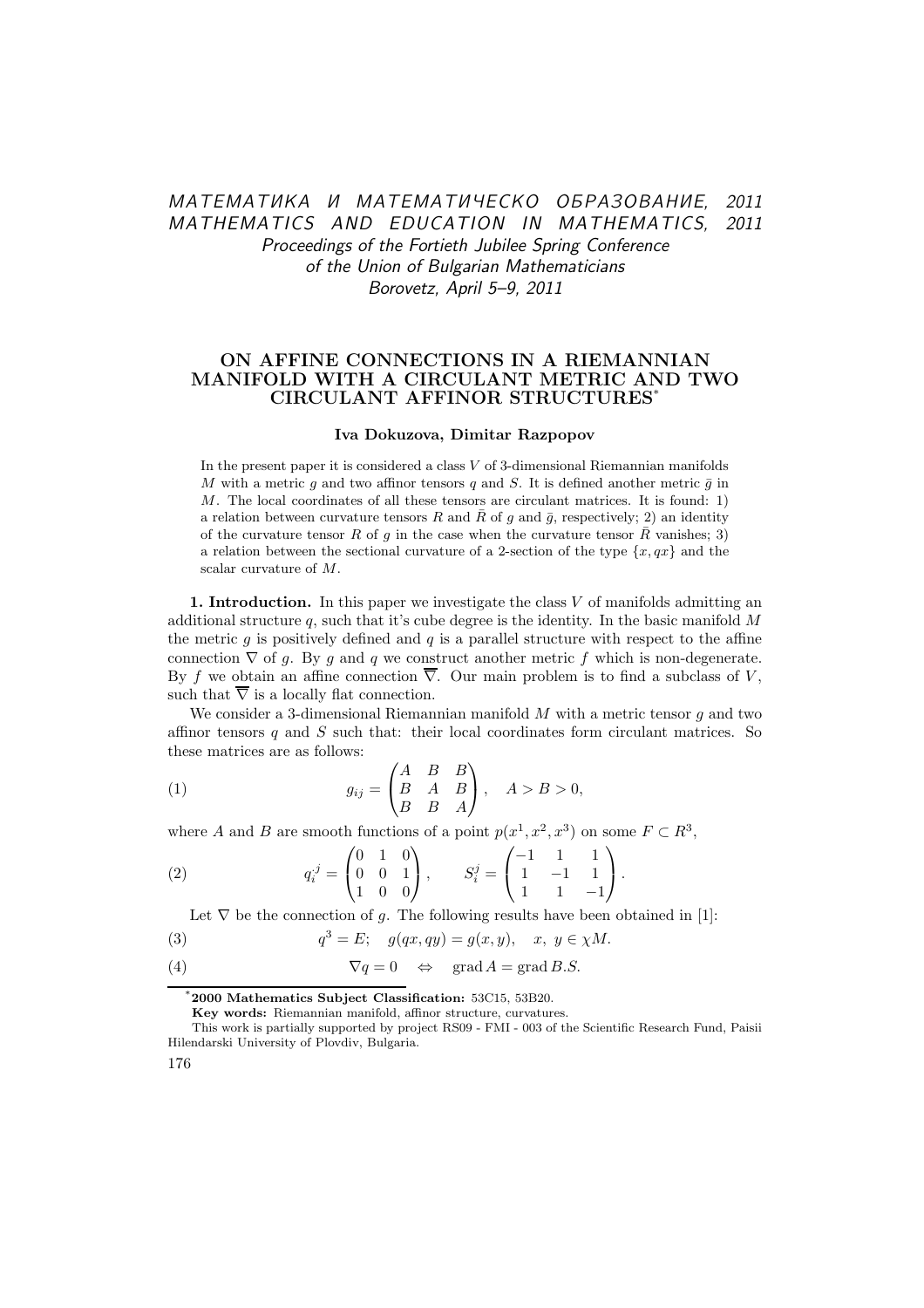(5)  $0 < B < A \Rightarrow q$  is possitively defined.

If M has a metric g from (1), affinor structures q and S from (2) and  $\nabla q = 0$ , then we note for brevity that  $M$  is in the class  $V$ .

Now, we give an example of a manifold of this class. Let

(6) 
$$
A = (x^1)^2 + (x^2)^2 + (x^3)^2, \quad B = x^1x^2 + x^2x^3 + x^1x^3,
$$
  
be two functions of a point  $p(x^1, x^2, x^3) \neq (x, x, x)$ . Then,  $A > B > 0$  and

(7) 
$$
g_{ij} = \begin{pmatrix} A & B & B \\ B & A & B \\ B & B & A \end{pmatrix}
$$

is positively defined. Also, we obtain  $\text{grad } A = \text{grad } B.S$  which implies  $\nabla q = 0$ . So, the manifold M with a metric g, defined by  $(6)$  and  $(7)$ , and affinor structures q and S, defined by  $(2)$ , is in the class  $V$ .

We denote  $\tilde{q}_j^s = q_a^s q_j^a$ ,  $\Phi_j^s = q_j^s + \tilde{q}_j^s$ , and from (2) we have:

(8) 
$$
\tilde{q}_j^s = \begin{pmatrix} 0 & 0 & 1 \\ 1 & 0 & 0 \\ 0 & 1 & 0 \end{pmatrix}, \qquad \Phi_j^s = \begin{pmatrix} 0 & 1 & 1 \\ 1 & 0 & 1 \\ 1 & 1 & 0 \end{pmatrix}.
$$

**2. Affine connections.** Let M be in V. We denote  $f_{ij} = g_{ik}q_j^k + g_{jk}q_i^k$ , i.e.

(9) 
$$
f_{ij} = \begin{pmatrix} 2B & A+B & A+B \\ A+B & 2B & A+B \\ A+B & A+B & 2B \end{pmatrix}.
$$

We calculate det  $f_{ij} = 2(A - B)^2(A + 2B) \neq 0$ , so f is a non-degenerated symmetric tensor field. Evidently, we have that  $\nabla q = 0$ , which thank's to (2), (8) and (9), implies: (10)  $\nabla \tilde{q} = 0, \nabla f = 0, \nabla S = 0, \nabla \Phi = 0.$ 

For later use, from  $(1) - (9)$ , we find next identities:

(11) 
$$
\Phi_j^s g_{is} = f_{ji}, \qquad \Phi_j^s f_{is} = 2g_{ji} + f_{ji}, \qquad f_{ji} g^{is} = \Phi_j^s \qquad g_{ji} f^{is} = \frac{1}{2} S_j^s.
$$

Further, we suppose that  $\alpha$  and  $\beta$  are two smooth functions in F, such that  $\alpha \neq \beta$ ,  $\alpha + 2\beta \neq 0$ . Now, we construct the metric  $\bar{g}$  as follows

$$
\bar{g} = \alpha \cdot g + \beta \cdot f.
$$

The local coordinates of  $\bar{q}$  are

$$
\bar{g}_{ij} = \begin{pmatrix} \alpha A + 2\beta B & \beta A + (\alpha + \beta)B & \beta A + (\alpha + \beta)B \\ \beta A + (\alpha + \beta)B & \alpha A + 2\beta B & \beta A + (\alpha + \beta)B \\ \beta A + (\alpha + \beta)B & \beta A + (\alpha + \beta)B & \alpha A + 2\beta B \end{pmatrix}.
$$

Since det  $\bar{g}_{ij} = (\alpha - \beta)^2 (A - B)^2 (A + 2B)(\alpha + 2\beta) \neq 0$ ,  $\bar{g}$  is a non-degenerated tensor field.

Let  $\alpha > \beta > 0$ , then  $\alpha A + 2\beta B > \beta A + (\alpha + \beta)B > 0$ . Analogously to (5) we state that  $\overline{g}$  is positively defined.

Let  $\alpha = 0, \beta \neq 0$ .

(a) If  $\beta > 0$ , then the main minors of the matrix  $\bar{g}_{ij}$  are:  $2\beta B > 0$ ,  $\beta^2 (B - A)(A +$  $(3B) < 0$ ,  $(-\beta)^2 (A - B)^2 (A + 2B) 2\beta > 0$ . We state that  $\overline{g}$  is an indefinite metric.

(b) If  $\beta < 0$ , then analogously to (a) we state that  $\overline{g}$  is an indefinite metric.

177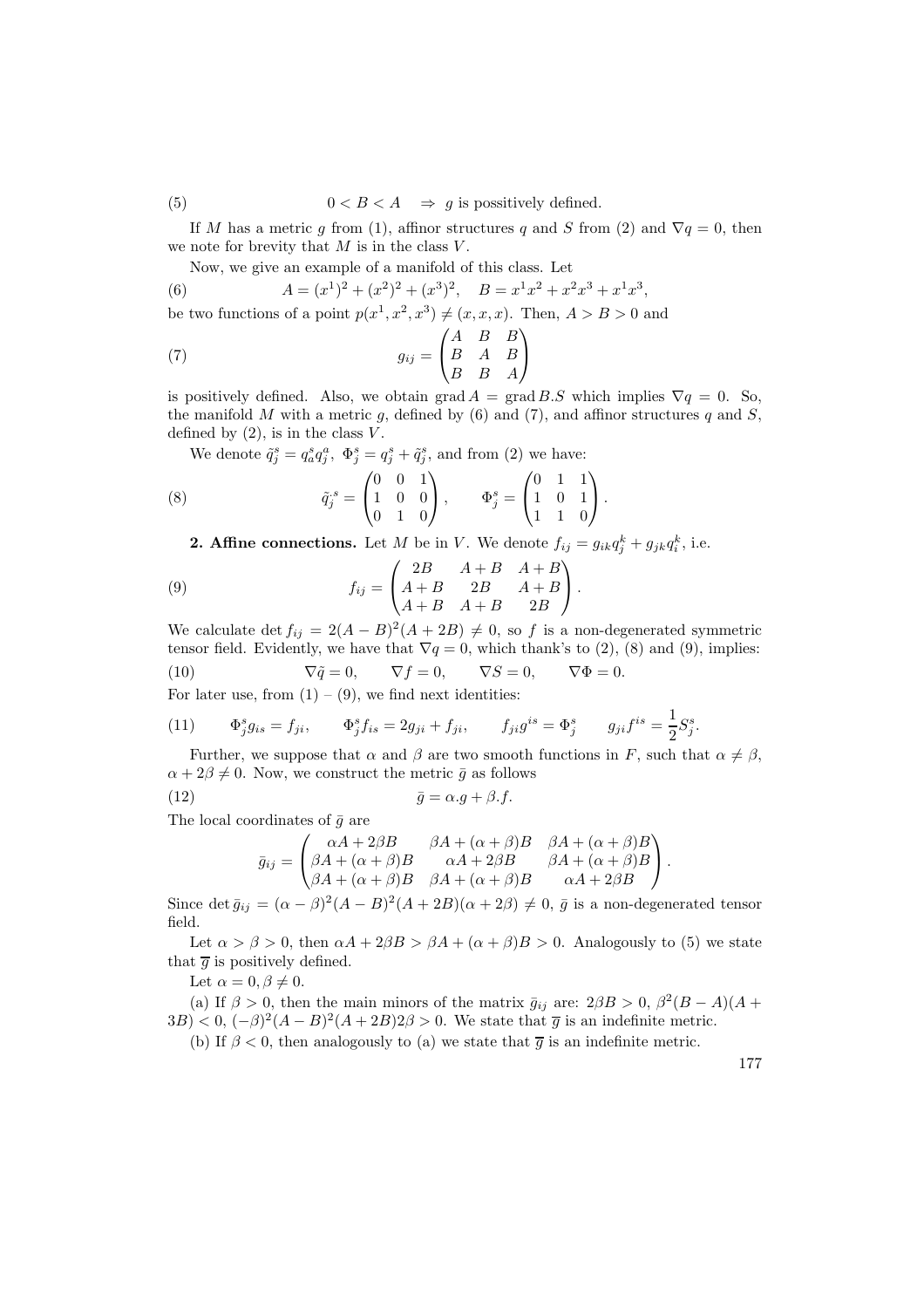In [2] it is proved the next assertion:

**Theorem 2.1.** Let M be a manifold in V, g and  $\bar{g}$  be two metrics of M, related by (12). Let  $\nabla$  and  $\overline{\nabla}$  be the corresponding connections of g and  $\overline{g}$ . Then,  $\overline{\nabla}q=0$  if and only if, when

(13) 
$$
\operatorname{grad} \alpha = \operatorname{grad} \beta.S.
$$

Let  $\beta = 0$  in (12). Then, we have

(14)  $\bar{g} = \alpha.g.$ 

The condition (14) defines the well-known conformal transformation in the Riemannian manifold M.

The general case, when  $\alpha \neq 0$ ,  $\beta \neq 0$  in (12), leads to very complex calculations and it will be an object of next investigations.

Now, we consider the case  $\alpha = 0$  in (12). We obtain

$$
\bar{g}_{ij} = \beta f_{ij}.
$$

Then, from (13) we can get that  $\overline{\nabla}q=0$  if and only if, when  $\beta$  is a constant. Further, we suppose  $\overline{\nabla}q \neq 0$ , i.e.  $\beta$  is not a constant. Thanks to (15) we get

(16) 
$$
\nabla_k \bar{g}_{ij} = \beta_k f_{ij}, \qquad \beta_k = \nabla_k \beta.
$$

We have the well-known identities:

(17) 
$$
\overline{\nabla}_k \overline{g}_{ij} = \partial_k \overline{g}_{ij} - \overline{\Gamma}^a_{ki} \overline{g}_{aj} - \overline{\Gamma}^a_{kj} \overline{g}_{ai},
$$

(18) 
$$
\nabla_k \bar{g}_{ij} = \partial_k \bar{g}_{ij} - \Gamma^a_{ki} \bar{g}_{aj} - \Gamma^a_{kj} \bar{g}_{ai},
$$

$$
\overline{\nabla}_k \bar{g}_{ij} = 0.
$$

Using (11), (16) – (19), for the tensor  $T_{ik}^s = \overline{\Gamma}_{ki}^s - \Gamma_{ki}^s$  of the affine deformation of  $\nabla$  and ∇ we find

(20) 
$$
T_{ik}^s = \beta_k \delta_i^s + \beta_i \delta_k^s - \frac{1}{2} \beta^a S_a^s f_{ik}, \qquad \beta_k \sim \frac{\beta_i}{2\beta}.
$$

We have that  $\overline{\nabla}_i q_j^k = \nabla_i q_j^k - \beta_j q_i^k + \tilde{\beta}_j \delta_i^k - \frac{1}{2}$  $\frac{1}{2}\beta^aS^k_aq^t_jf_{ti}+\frac{1}{2}$  $\frac{1}{2}\beta^a S^t_a q^k_t f_{ij}.$ 

Let R be the curvature tensor field of  $\nabla$ . Let  $\overline{R}$  be the curvature tensor field of  $\overline{\nabla}$ . It is well-known the relation (see [3])

(21) 
$$
\overline{R}_{ijk}^h = R_{ijk}^h + \nabla_j T_{ik}^h - \nabla_k T_{ij}^h + T_{ik}^s T_{sj}^h - T_{ij}^s T_{sk}^h.
$$

From (20) and (21) after some calculations we obtain

(22) 
$$
\overline{R}_{ijk}^h = R_{ijk}^h + \delta_k^h (\nabla_j \beta_i - \beta_i \beta_j + \varphi f_{ij}) - \delta_j^h (\nabla_k \beta_i - \beta_i \beta_k + \varphi f_{ik}) + \frac{1}{2} f_{ij} S_t^h (\nabla_k \beta^t - \beta_k \beta^t) - \frac{1}{2} f_{ik} S_t^h (\nabla_j \beta^t - \beta_j \beta^t), \quad \varphi = \frac{1}{2} \beta^t \beta_s S_t^s.
$$

**Theorem 2.2.** Let M be in V,  $\nabla$  and  $\overline{\nabla}$  be the Riemannian connections of g and  $\overline{g}$ , related by (15). If  $\overline{\nabla}$  is a locally flat connection, then the curvature tensor field R of  $\overline{\nabla}$ 178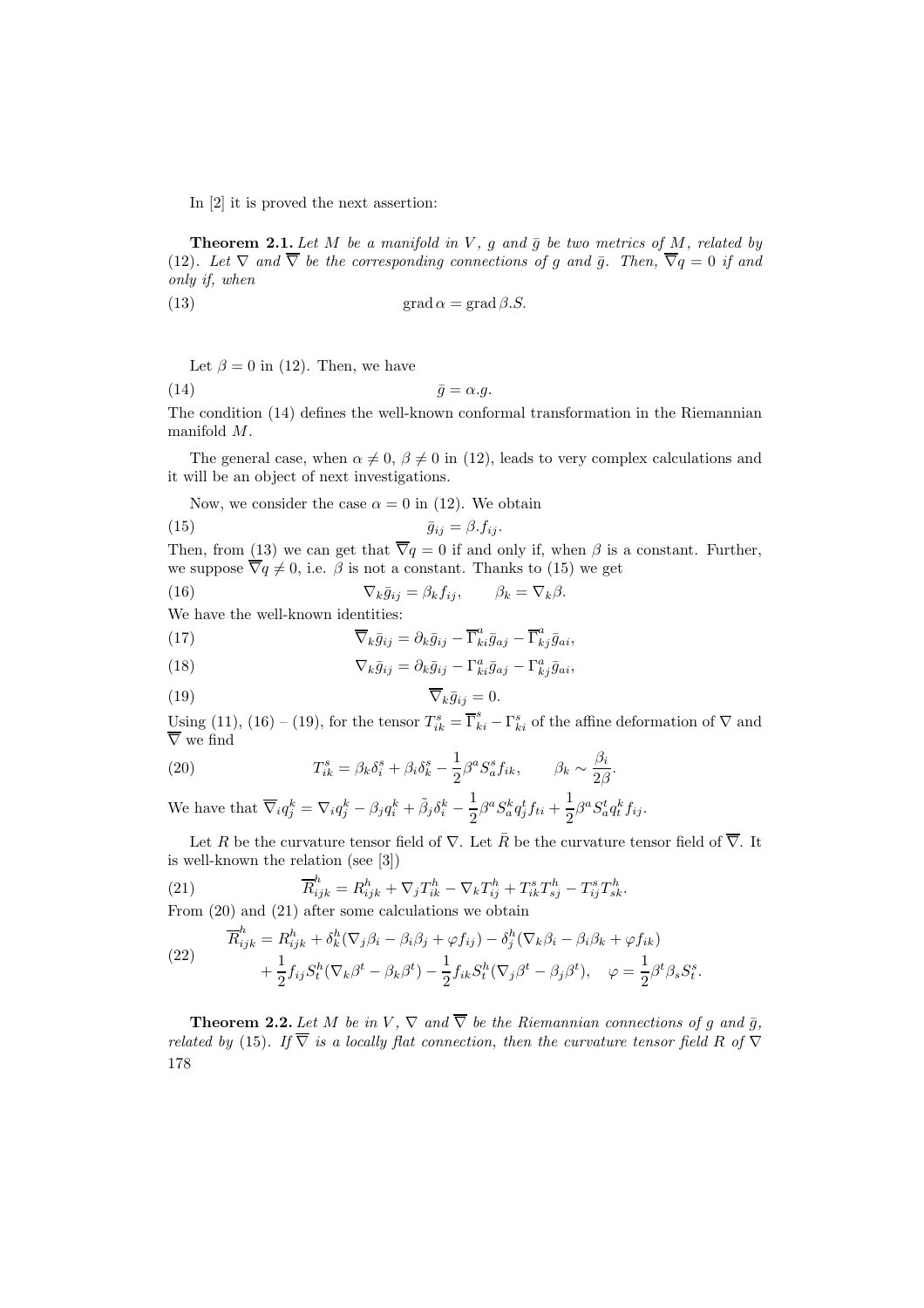is

(23)  
\n
$$
R(x, y, z, u) = \frac{\tau}{6} [(2g(x, u)g(y, z) - 2g(x, z)g(y, u) + (g(qx, u) + g(x, qu))(g(qy, z) + g(y, qz)) - (g(qx, z) + g(x, qz))(g(qy, u) + g(y, qu))],
$$

where  $x, y, z, u \in \chi M$ .

**Proof.** We have 
$$
\overline{R} = 0
$$
. From (22) we find  
(24) 
$$
R_{ijk}^{h} = \delta_{j}^{h} P_{ki} - \delta_{k}^{h} P_{ij} - f_{ij} Q_{k}^{h} + f_{ik} Q_{j}^{h},
$$

where  $P_{ki} = \nabla_k \beta_i - \beta_i \beta_k + \varphi f_{ik}, Q_k^h = \frac{1}{2}$  $\frac{1}{2}S_t^h(\nabla_k\beta^t-\beta_k\beta^t).$ 

Now, we put  $k = h$  in (24) and with the help of (11) we get

(25) 
$$
R_{ij} = -P_{ij} - \psi f_{ij}, \qquad \psi = \frac{1}{2} S_t^h \nabla_h \beta^t
$$

We note that  $R_{ij} = R_{ijk}^k$  are the local coordinates of the Ricci tensor of  $\nabla$ , also  $\tau = R_{ij} g^{ij}$ and  $\tau^* = R_{ij} f^{ij}$  are the first and the second scalar curvatures of M, respectively. The identity (25) implies

(26)  
\n
$$
\tau^* = -2\varphi - 4\psi.
$$
\nUsing (11), we have that  $Q_k^h = P_{ka}f^{ah} - \varphi \delta_k^h$ , and from (25) we get  
\n
$$
Q_k^h = -R_{ka}f^{ah} - (\psi + \varphi)\delta_k^h.
$$
\nWe substitute (25) - (27) in (24), and find

(28) 
$$
R_{ijk}^h = \delta_k^h \left( R_{ij} - \frac{\tau^*}{2} f_{ij} \right) - \delta_j^h \left( R_{ki} - \frac{\tau^*}{2} f_{ki} \right) + f_{ij} R_{ka} f^{ah} - f_{ik} R_{ja} f^{ah}.
$$
  
From (28) and  $R_k^h = R_{ijk}^h g^{ij}$  we have

(29) 
$$
2R_k^h = \tau \delta_k^h + \frac{\tau^*}{2} \Phi_k^h - \Phi_k^t R_{ta} f^{ah}.
$$

Now, we contract (29) with  $f_{ih}$ , and from identity  $f_{ih}R_k^h = \Phi_i^a R_{ka}$  we obtain:

$$
2\Phi_i^a R_{ka} = \left(\frac{\tau^*}{2} + \tau\right) f_{ki} + \tau^* g_{ki} - \Phi_k^t R_{ti}
$$

and

$$
2\Phi_k^a R_{ia} = \left(\frac{\tau^*}{2} + \tau\right) f_{ki} + \tau^* g_{ki} - \Phi_i^t R_{tk}.
$$

The last system of two equations implies

(30) 
$$
\Phi_k^a R_{ia} = \frac{1}{3} \left( \left( \frac{\tau^*}{2} + \tau \right) f_{ki} + \tau^* g_{ki} \right).
$$

From  $(11)$  and  $(30)$  we find

(31) 
$$
\Phi_k^a R_{ia} f^{ij} = \frac{1}{3} \left( \left( \frac{\tau^*}{2} + \tau \right) \delta_k^j + \tau^* S_k^j \right).
$$

After substituting (31) in (29), we get

$$
R_k^h = \frac{\tau}{3} \delta_k^h + \frac{\tau^*}{6} \Phi_k^h,
$$

.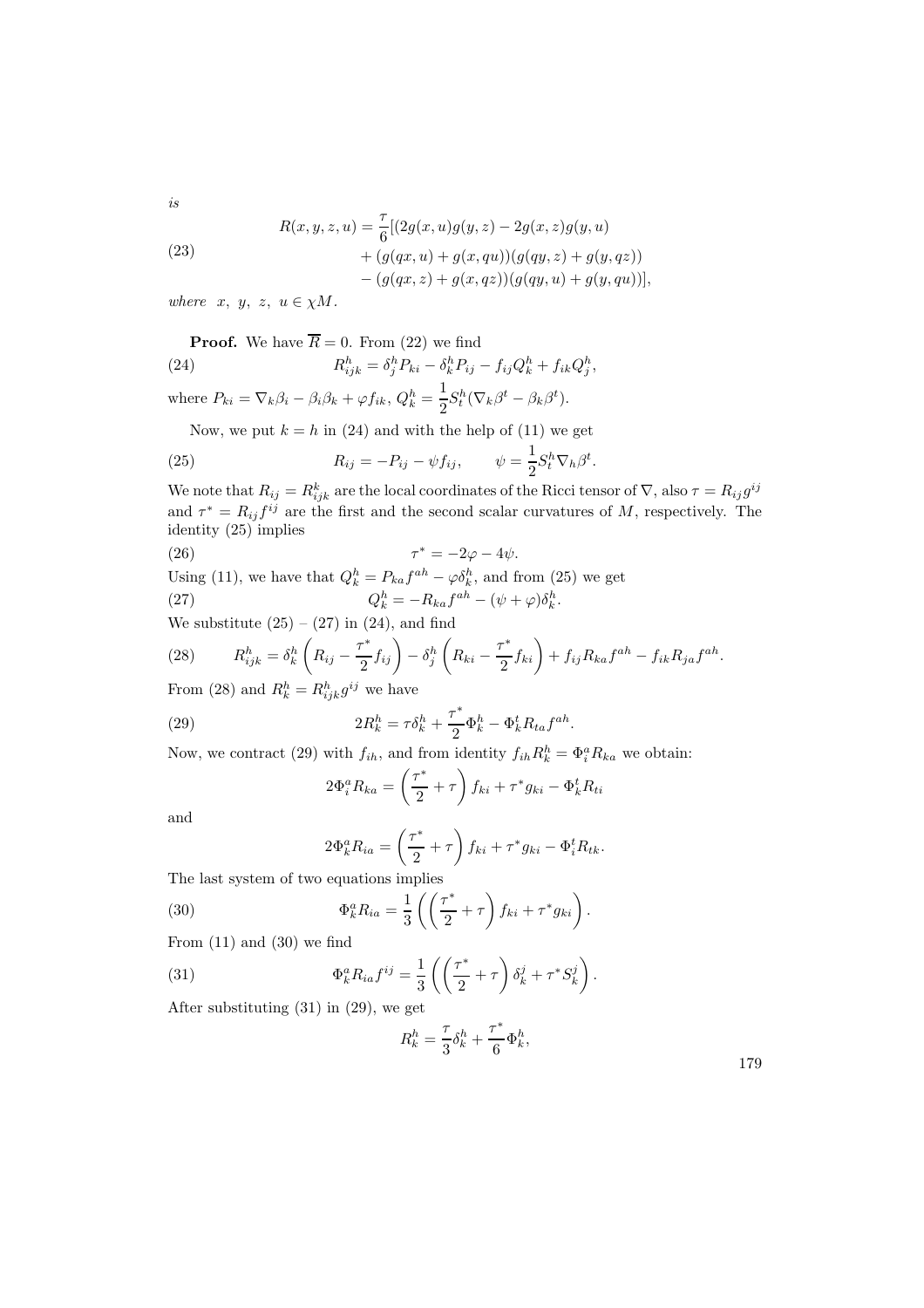and also

(32) 
$$
R_{ki} = \frac{\tau}{3}g_{ki} + \frac{\tau^*}{6}f_{ki}, \quad R_{ki}f^{ih} = \frac{\tau}{6}S_k^h + \frac{\tau^*}{6}\delta_k^h.
$$

From the last equations we find that

$$
\tau^* = -\tau.
$$

That's why (32) becomes

(33) 
$$
R_{ki} = \frac{\tau}{6}(2g_{ki} - f_{ki}), \quad R_{ki}f^{ih} = \frac{\tau}{6}(S_k^h - \delta_k^h).
$$

Finely we obtain:

$$
R_{ijk}^{h} = \frac{\tau}{6} \left( 2\delta_{k}^{h} g_{ij} - 2\delta_{j}^{h} g_{ki} + (\delta_{k}^{h} + S_{k}^{h}) f_{ij} - (\delta_{j}^{h} + S_{j}^{h}) f_{ki} \right)
$$

and

$$
R_{hijk} = \frac{\tau}{6} (2g_{kh}g_{ij} - 2g_{hj}g_{ki} + f_{kh}f_{ij} - f_{hj}f_{ki}).
$$

The last identity is equivalent to (23).

We note that  $R_{ijk}^h \neq 0$ , so  $\nabla$  isn't a locally flat connection.  $\square$ 

Let p be a point in M and x, y be two linearly independent vectors in  $T_pM$ . It is known that

$$
\mu(x, y) = \frac{R(x, y, x, y)}{g(x, x)g(y, y) - g^{2}(x, y)}
$$

is the sectional curvature of the 2-section  $\{x, y\}$ .

Corollary 2.3. Let  $M$  satisfy the conditions of Theorem 2.2. Let  $x$  be an arbitrary vector in  $T_pM$ , and  $\varphi$  be the angle between x and qx. Then, the sectional curvature of the 2-section  $\{x,qx\}$  is

$$
\mu(x, qx) = -\frac{\tau}{6} \tan^2 \frac{\varphi}{2}, \qquad \varphi \in (0, \frac{2\pi}{3}).
$$

Corollary 2.4. Let M satisfy the conditions of Theorem 2.2. Then, the Ricci tensor of g is degenerated.

The proof follows from (33).

Note. Let  $\{x, qx\}$  be a 2-section and  $g(x, qx) = 0$ . Then,  $\mu(x, qx) = -\frac{7}{6}$  $\frac{1}{6}$ .

### REFERENCES

- [1] G. Dzhelepov, I. Dokuzova, D. Razpopov. On a three dimensional Riemannian manifold with an additional structure. arXiv:math.DG/0905.0801.
- [2] G. Dzhelepov, D. Razpopov, I. Dokuzova. Almost conformal transformation on Riemannian manifold with an additional structure. Proceedings of the Anniversary International Conference, Plovdiv, 2010, 125–128, arXiv:math.DG/1010.4975
- [3] K. Yano. Differential geometry. New York, Pergamont press, 1965.